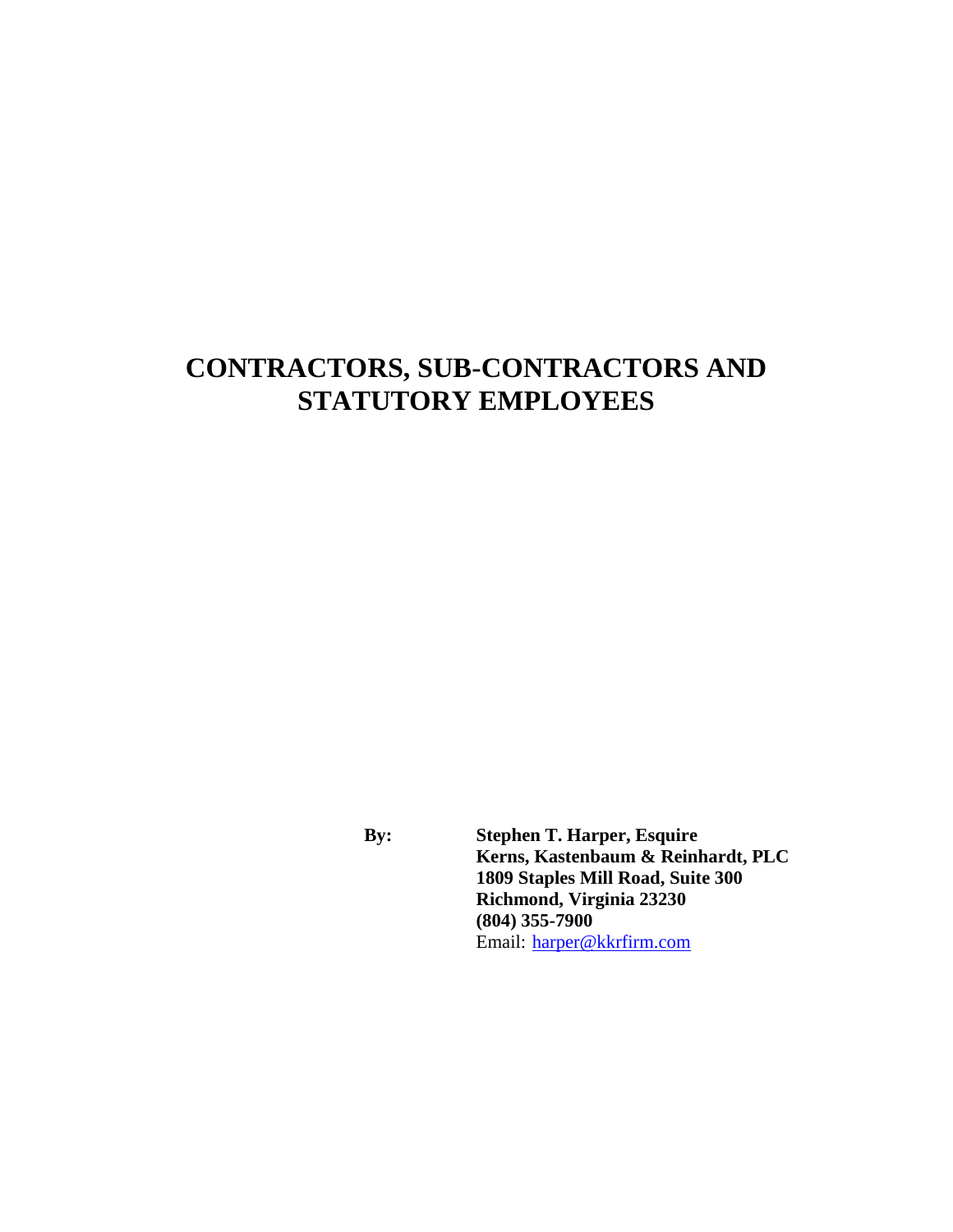#### **I. Procedural Issues**

#### **A. Notice**

Virginia Code § 65.2-600 requires that notice of the accident be given in writing by the injured employee immediately on the occurrence of an accident or as soon as thereafter is practicable. 65.2-600 (c) states that knowledge on the part of the employee, his agent or representative is a sufficient substitute for written notice. The notice should state the name and address of the employee, the time and place of the accident, and the nature and cause of the accident.

With regards to statutory employers, code section 65.2-600 provides that " if notice of accident is not given to any statutory employer such statutory employer may be held responsible for initial and additional awards of compensation rendered by the Commission if (i.) He shall have had at least 60 days notice of the hearing to ascertain compensability of the accident and (ii.) The statutory employer was not prejudiced by lack of notice of the accident."

65.2-600 appears to mandate that notice of the accident be given within 30 days of the occurrence to both the actual employer and the statutory employer. See *Wagner Enters, Inc. v. Brooks*, 12 Va. App. 890, 470 S.E. 2d 32 (1991)(decided under former Code § 65.1-85) If the claimant is employed by a sub-contractor, notice to that employer will not be effective to notify the general contractor if he is a statutory employer. See *Race Fork Coal Co. v. Turner*, 237 Va. 639, 379 S.E. 2d 341 (1989).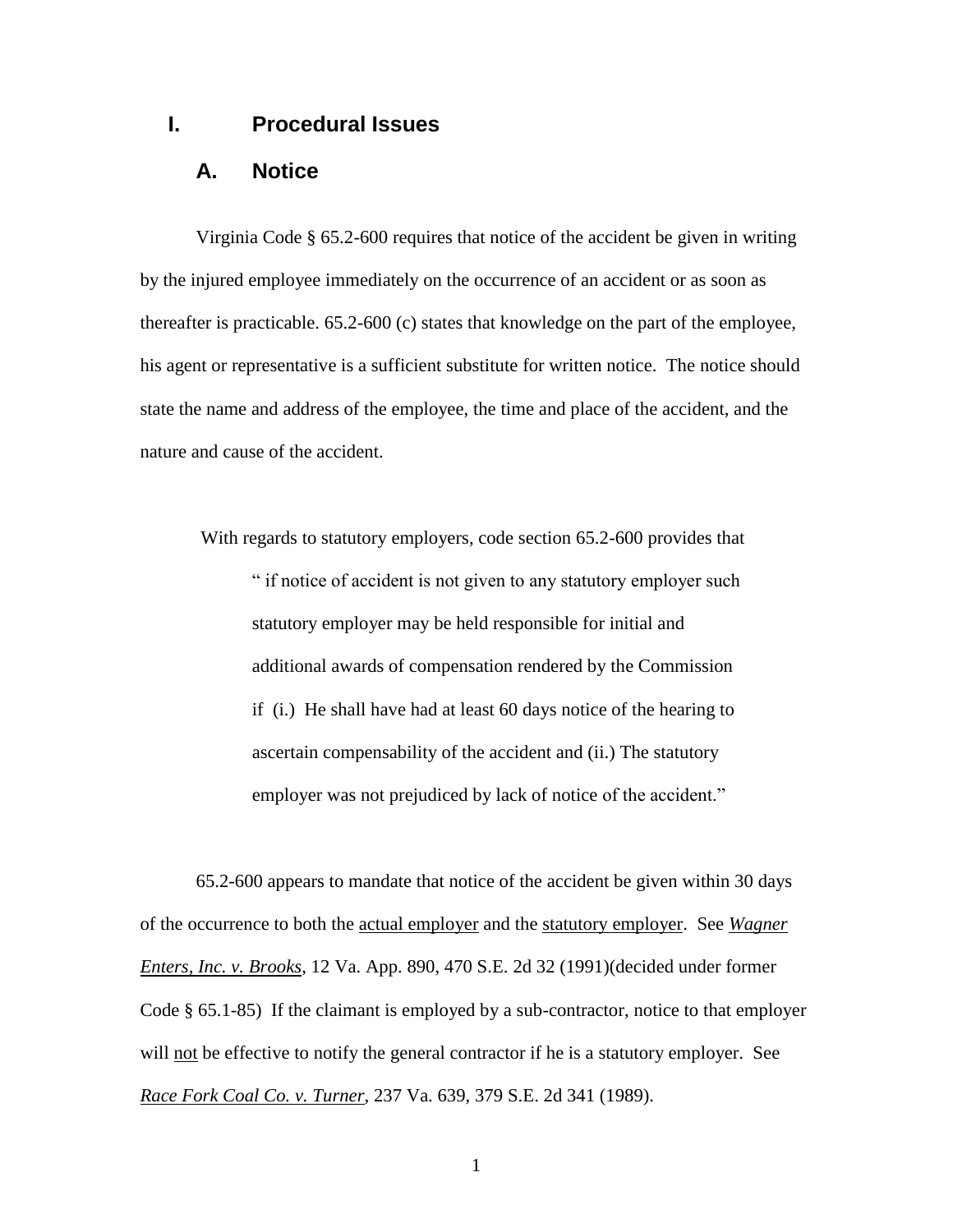The statute attempts to fashion a threshold inquiry specific to a determination of responsibility of a statutory employer who did not receive timely notice within 30 days of the accident. In effect there is an exception to the 30 day notice rule for statutory employers. As long as the statutory employer received notice of a hearing 60 days prior to the hearing and suffered no prejudice from the lack of notice they will still be responsible. The end result is that the legislature has distinguished statutory employers from actual employers and the considerations of 65.2-600 (D). The uncertain and sometimes remote relationship between the statutory employer and the actual worker along with the need to preserve the rights and responsibilities of each required a balance of competing interests through a distinct procedural course. See *Uninsured Employer's Fund v. Edwards*, 32 Va. App. 814 (2000). The end result was that although the legislature still mandates notice of the accident within 30 days of the occurrence to both the statutory and actual employer, they went on to create an exception that does not prejudice those employees who were not aware of who their statutory employers are that there was any statutory employer relationship. Yet they balance the interest of the statutory employers by requiring that they have 60 days notice of the hearing so they can actually come to a hearing to challenge any issues they wish to dispute.

With regards to the prejudice suffered by the statutory employer, it is interesting to note that the Court of Appeals has held that such prejudice does not include a statutory employer's economic loss due to their inability to obtain indemnification. See *Batal Builders v. High Tech Concrete, Inc.*, 18 Va. App. 401 (1994). In *Batal*, High Tech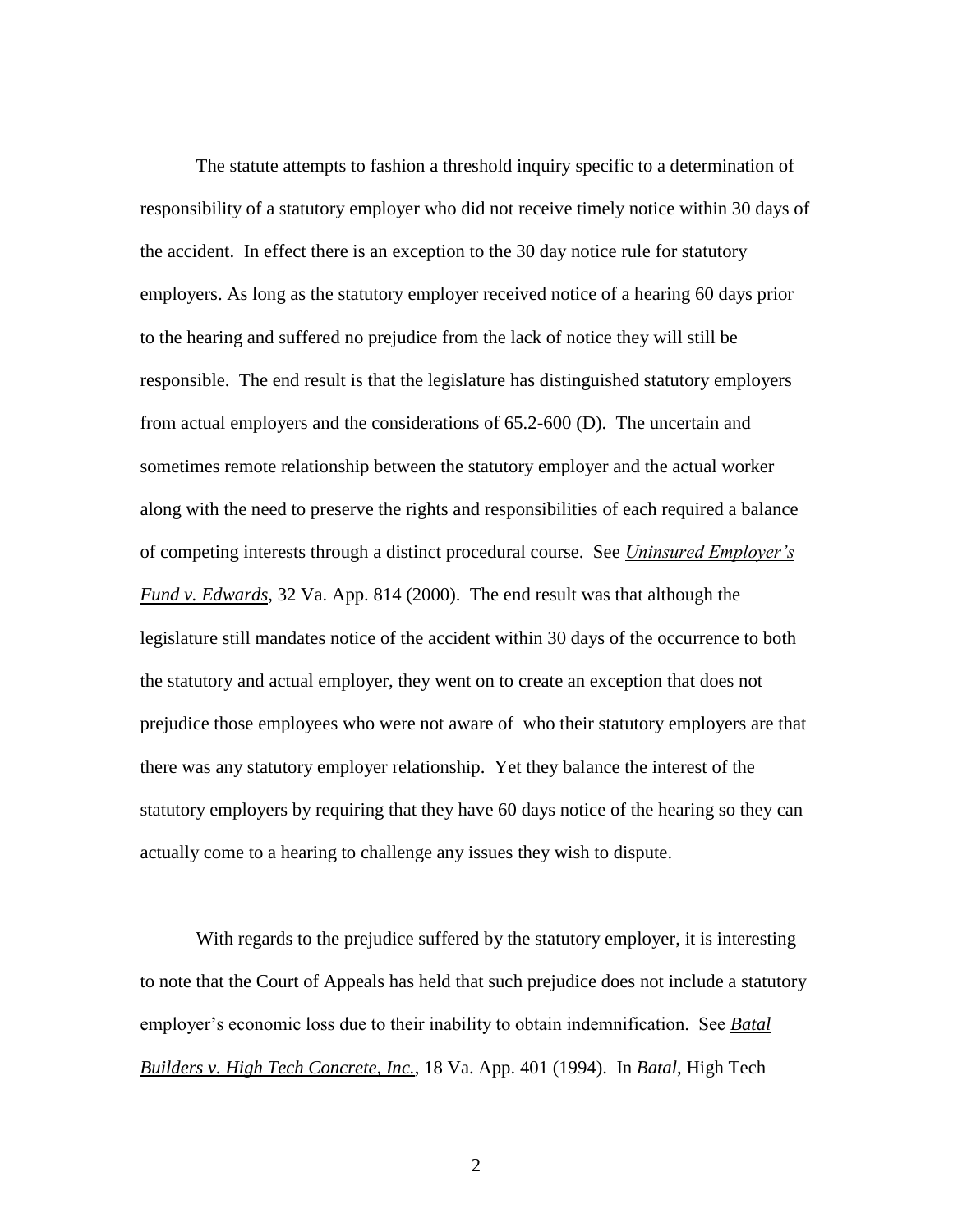Concrete was the statutory employer of Batal. PNP was the claimant's direct employer. High Tech sought to show prejudice by alleging that they had already made payments to their sub-contractor, PNP. They were unable to withhold said payments to satisfy any liability they had to the claimant for the workers' compensation injury because of the delay by the claimant in giving High Tech notice. The Court of Appeals held that this type of prejudice was not sufficient to justify letting High Tech off of the hook for Batal's injuries and the Court of Appeals reversed the opinion of the Full Commission in favor of the claimant.

Make note that the statutory change to 65.2-600 was made on July 1, 1997 distinguishing statutory employers from actual employers. Prior to that change if no notice was given to the statutory employer within 30 days, the statutory employer was not responsible unless there was a reasonable excuse for the failure to give such notice, such as the claimant being unaware of the relationship of the statutory employer and that they could not have known of it within 30 days. (See *Race Fork*).

Parts i. and ii. of 65.2-600 are presented in the conjunctive, meaning both conditions must be established before the statutory employer can retain relief for lack of notice. See *Kosma v. Bellamy*, 79 Va. WC 10 (2000). Procedurally the burden of establishing prejudice for untimely notice rests upon the statutory employer. Prejudice contemplated by 65.2-600 typically falls within either of two categories, (1.) Predjudice flowing from the employers inability to provide immediate medical treatment to reduce the seriousness of the injury OR (2.) Prejudice to the statutory employer's inability to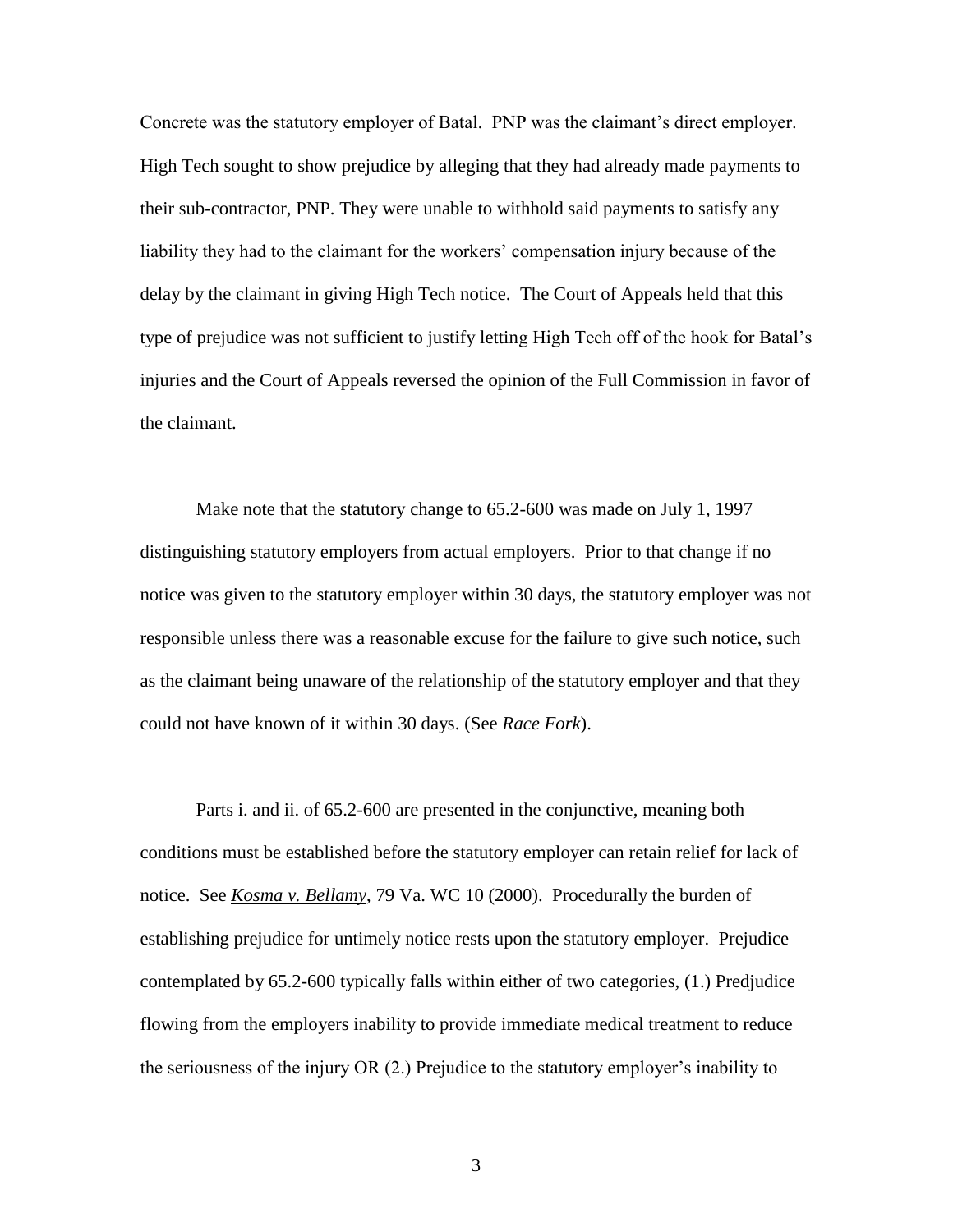sufficiently investigate a claim or prepare a defense because of delay. See *Kosma v. Bellany*, 79 Va. WC 10 (2000).

#### **II. Indemnity under 65.2-304**

Virginia Code § 65.2-304 provides that when the statutory employer is liable to pay compensation under 65.2-302 or 65.2-303 they shall be entitled to indemnity from any person who would have been liable to pay compensation to the worker independently of such sections or from an intermediate contractor and shall have a cause of action therefore. The statute goes on to state that when the principal contractor is sued by a worker of a sub-contractor they shall have a right to join that sub-contractor or any intermediate contractor as a party.

The injured worker is not required to file a claim against his immediate employer but may elect to file a claim against any statutory employer in the ascending employment hierarchy who received timely notice of the acts as required by statute. See *Wagner Enterprises, Inc. v. Brooks*, 12 Va. App. 890, 47 S.E. 2d 32 (1991). It is also interesting to note that under *Crews v. Alvarado Construction Company*, 96 WC UNP 1690297 (1996) the Commission determined that it does have jurisdiction to determine whether indemnification should be allowed.

## **III. Third party actions**

The rights and remedies of the act exclude all other rights and remedies of the employee against his employer or statutory employer on an account of injury or death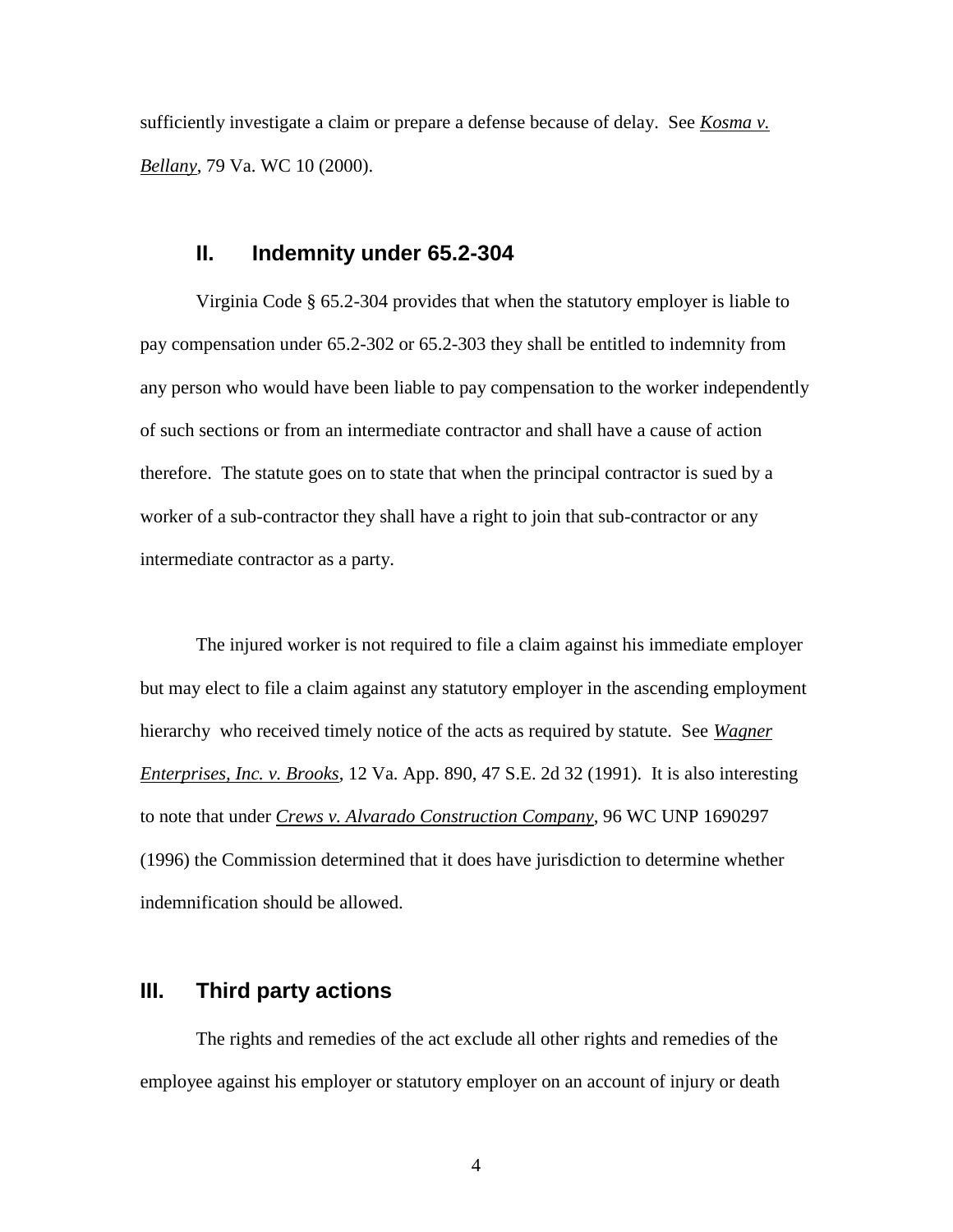covered by the act. See Virginia Code § 65.2-307. However, the exclusivity provision only applies if the employer has accepted the provisions of this act. The act does not mention anything about the rights and remedies against third parties. Therefore, employees still have the right to bring an action at common law against strangers to the employment (i.e. negligence, intentional tort, etc.).

If the employee is performing the duties of his employer and is injured by a stranger to the business, the compensation provided by this act is still available to him. That does not deprive him of his ability to seek a full remedy from the stranger to his employment. The essential purpose of the act is to limit the recovery of all persons engaged in the "business under consideration" to compensation provided for by the act and to deny an injured person the right of recovery against any other person unless that person is a stranger to the business. See *Rea Administratrix v. Ford*, 198 Va. 712 (1957).

Any other right of action an employee may have against an employer remains intact unless precluded by the provisions of the Workers' Compensation Act. In other words, if the injury does not arise out of or in the course of employment the employee may pursue a common law action against the employer, co-workers or statutory employer. See *Griffith v. Red Ash Coal Company*, 179 Va. 790 (1942). See also *Lloyd v. America Motor Inns, inc.*, 231 Va. 269 (1996) holding that if the Commission finds that the claimant's injury did not arise out of and in the course of employment, any subsequent finding by the Commission of a lack of causation between the accident and injury is not res juicata with regards to the issue of causation in the claimant's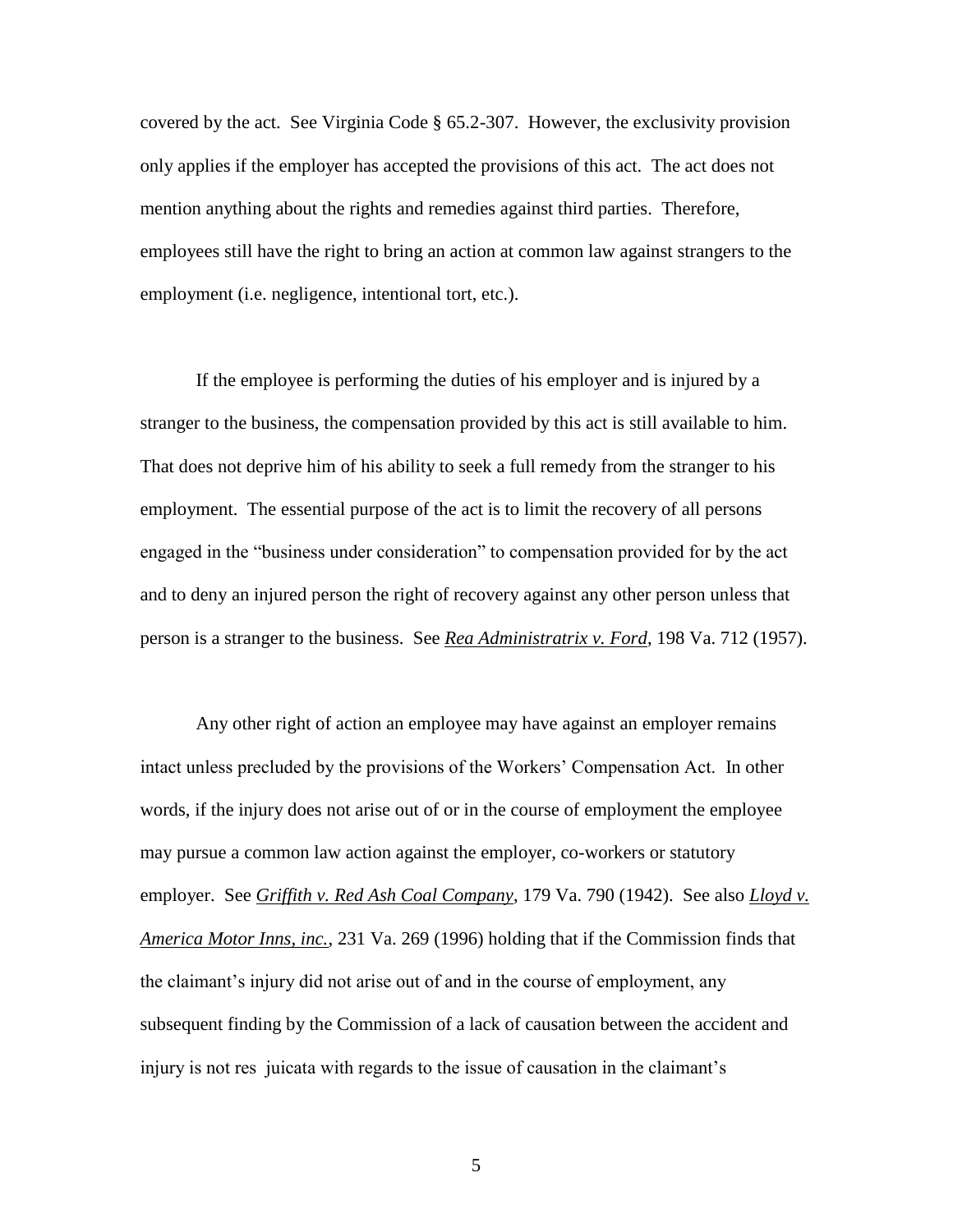subsequent common law action against the defendant employer. Another exception to the exclusivity doctrine is where the employer subject to the act has failed to comply with the terms of the act. See Virginia Code § 65.2-805. This applies for the direct employee or the statutory employer.

Va. Code § 65.2-805 also provides that when the employer fails to comply with the coverage requirement of the act, not only may the claimant bring a common law lawsuit against the employer, the employer may not defend on the grounds that the plaintiff was contributory negligent or that the injuries were caused by the negligence of a fellow employee or that the employee assumed the risk of injury. In addition, the employee is not explicitly required to make an election of remedies. Meaning they can pursue a workers compensation case and may later still opt to pursue a common law action against the employer.

In essence, to determine whether a third party defendant is a stranger to the business or not, one must undergo the statutory analysis discussed earlier in this seminar. Typically, the "other parties" who are subject to civil actions for injuries occurring within the scope of employment arise in product liability cases, motor vehicle accidents, or accidents resulting from negligence of mere delivery men.

Just as the workers' compensation act bars the employee's common law claim versus the employer, it also bars such claims against fellow employees of the injured claimant. The original "stranger to the business" test for whether a particular defendant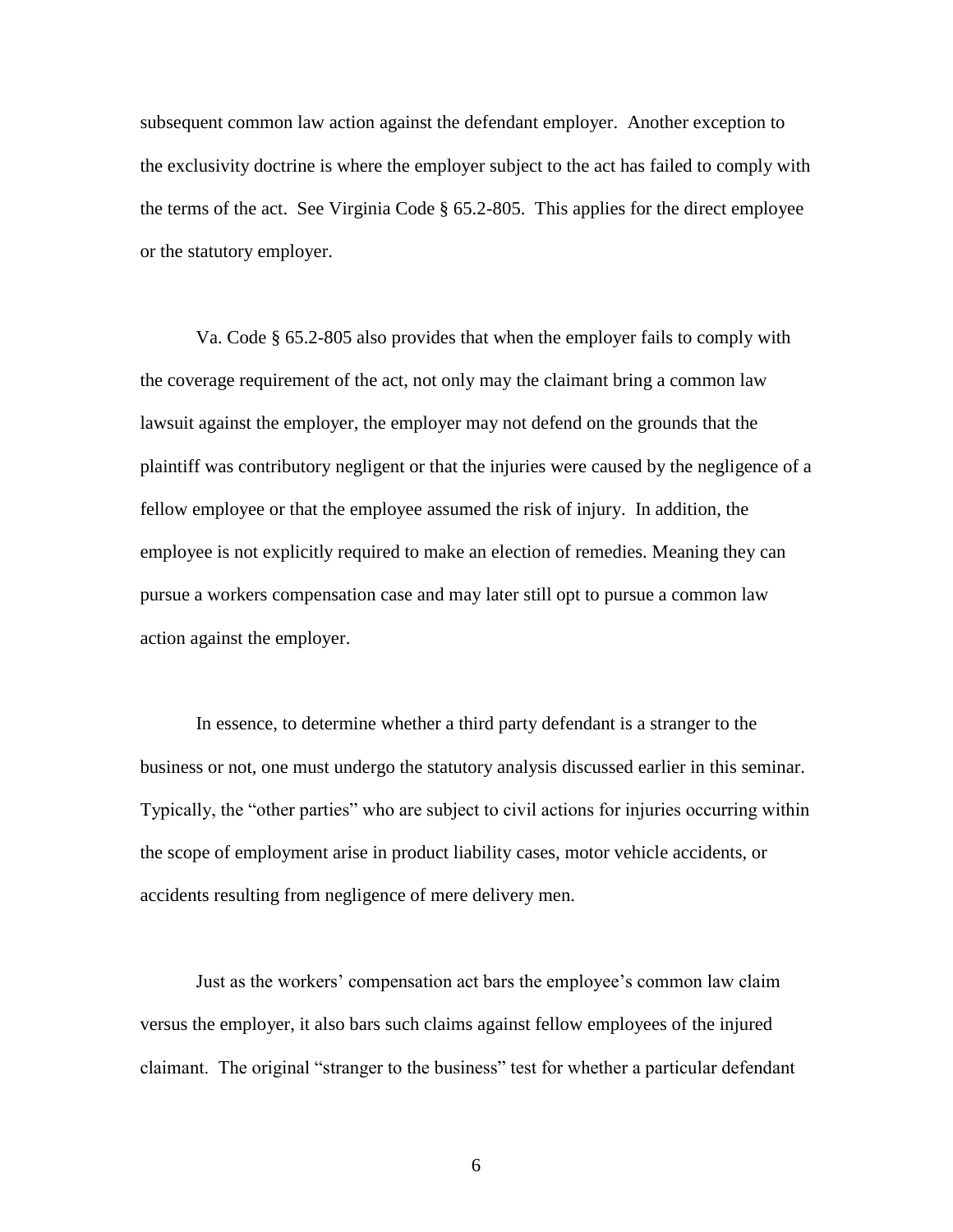was out of the scope of the employer/ employee relationship was developed in *Feitig v. Chaulkly*, 185 Va. 96 (1946).

In *Fetig* the claim involved circumstances where one employee attempted to sue a co-worker for damages based on the co-workers negligent conduct. This action was denied by the general bar of 65.2-307. However, the court went on to indicate that the employee is not deprived of his common law action when the accident is caused by "strangers of the business". *Feitig* subsequently elaborated on in *Rea v. Ford*, 198 Va. 712 (1957). In *Rea*, the injured worker was killed when a truss fell on him. The truss was being moved by a crane. The crew of the crane and the crane were rented by the general contractor and the crew was supervised by a superintendent of the general contractor. The question arose whether the employee of the principle contractor had a right to maintain an action at law against the sub-contractor. The court in *Rea* held that the defendant sub-contractor was engaged in an essential part of the work in which the principle contractor had to perform, i.e. erecting steel structures. As a result the common law action by the general contractors employee against the sub- contractor was barred.

The rational of *Rea* means that immunity from a common-law claim suit runs both up the food chain of employee relationships and down the food chain of employee relationships. However, compensation under the act only runs up the food chain, i.e. general contractor employee is barred from bringing suit against the sub-contractor if the sub-contractor is performing the general contractor's regular business. Yet if the general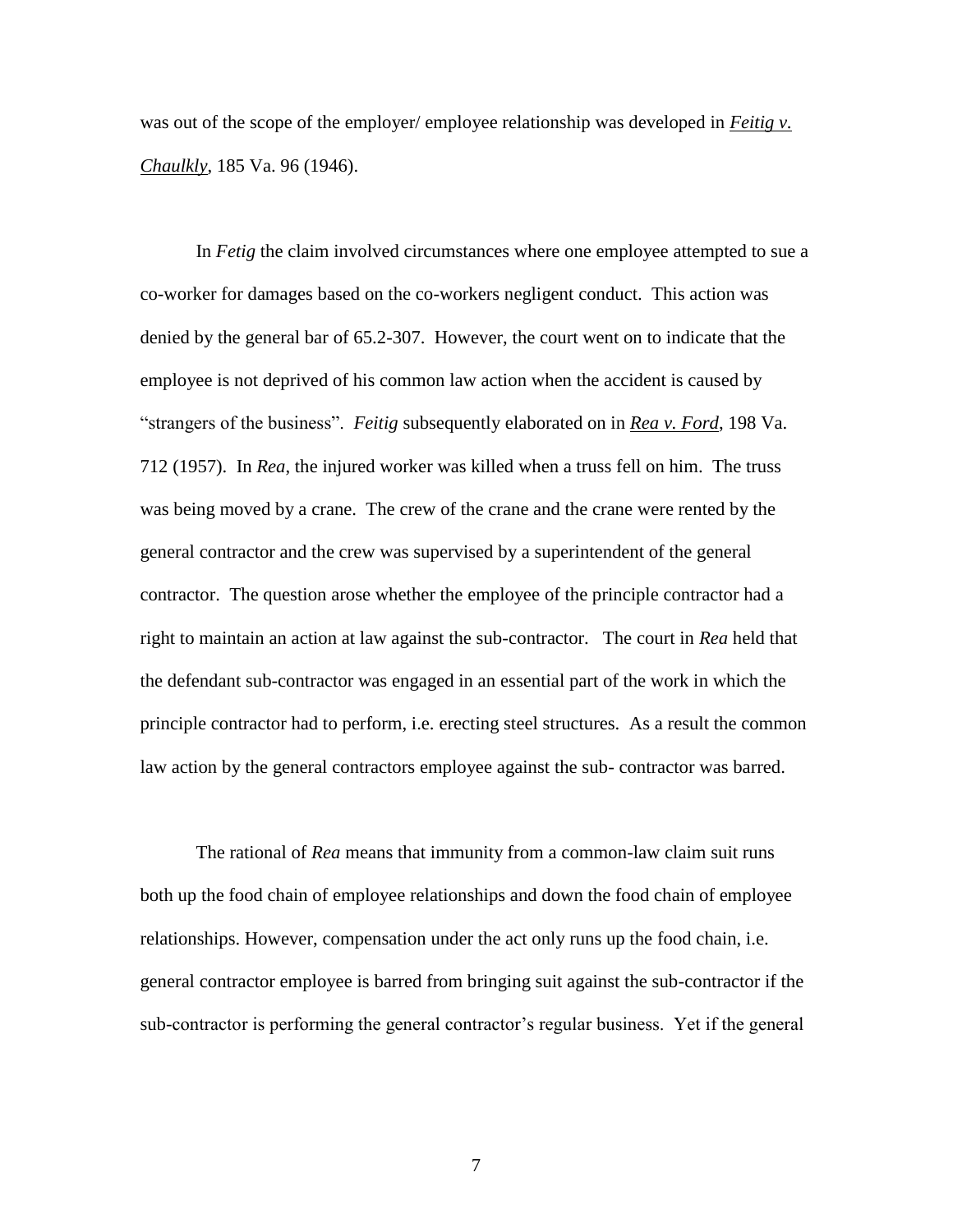contractor has no workers compensation the injured worker can not make a workers compensation claim against the sub-contractor below him.

### **IV. Independent contractors**

The issue has arisen whether the employee of one independent contractor can sue the employee of another independent contractor, at common law for negligence. The Virginia Supreme Court addressed that in *Kramer v. Kramer*, 199 Va. 409 (1957). In that case the court held that such an action was maintainable. The evidence was that the defendant contracted to perform carpentry work on a church as well as supervise the work of other independent contractors. An employee of the crane rental company moving trusses was struck and fatally injured by a falling truss. The court held that the work being performed by the injured worker's employer was not included in the carpentry contract of the defendant and neither was it a part of the trade business or occupation of the defendant.

This general principle was clearly stated in *Sykes v. Stone Webster Engineering Corp.*, 186 Va. 116 (1947) when the Virginia Supreme Court held that:

"when the employee reaches an employer in the ascending scale, of whose trade business or occupation the work being performed by the employee is not a part, then the employer is not liable to the employee for workers compensation".

At that point the employees' right of action returned to the common law principles. The distinctions can be best illustrated by some of these so called "supplier cases". In *Scott v. Onorati*, 221 Va. 143 (1980) a truck driver was injured delivering heavy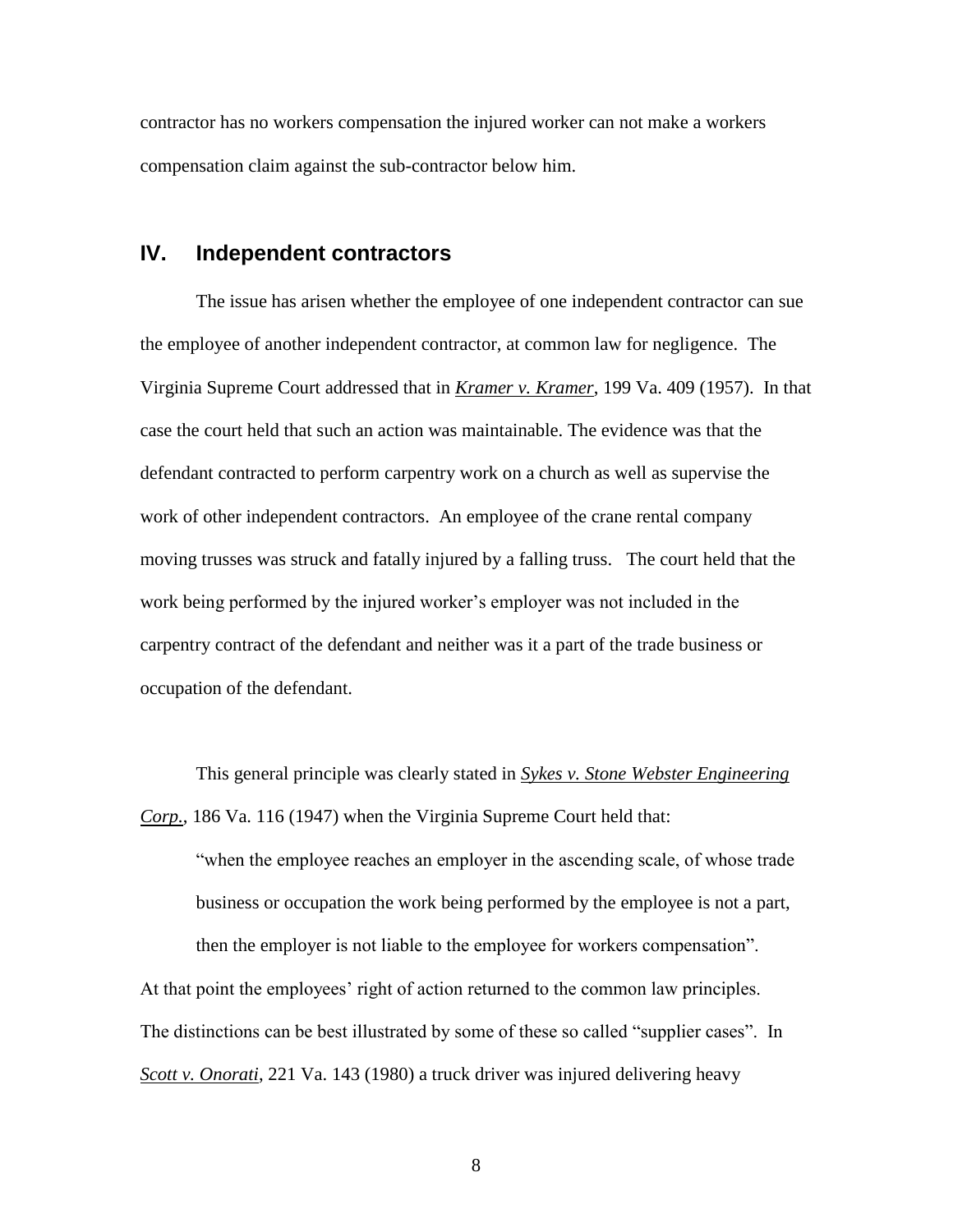equipment. The court held the truck driver's exclusive remedy was workers' compensation. The truck driver was delivering heavy construction equipment to the defendant at their storage site. The driver assisted in unloading the cargo with some of the defendant's employees. During the unloading a piece of equipment rolled off of the truck bed and struck the driver, killing him. The court noted that both parties were obligated by contract to help in the unloading of the equipment. The court held that the decedent worker had become involved in an essential part of the defendant's business and was not merely performing an act which was tangentially related to the defendant's other activities of dealing in equipment. From this, the court concluded that the decedent was performing work that was part of the defendant's trade business or occupation.

This case is distinguishable from *Verbourghs v. Walmonth, Inc.*, 210 Va. 98 (1969). There an employee of Ode Trucking Company was delivering sheet rock to the site of a home under construction. While they were carrying the sheet rock into the home the claimant fell down an open stairwell. A tort action was instituted against the general contractor and the court permitted the suit to proceed on the basis that the stacking of sheet rock constituted the final act of delivery, not an act of construction. Therefore, the claimant was not part of the trade business or occupation of the contractor.

As these cases illustrate, an employer becomes an "other party" who can be sued at common law when the vertical employment relationship does not exist because there is a failure to satisfy "the trade, business or occupation test" used to define a statutory employer.